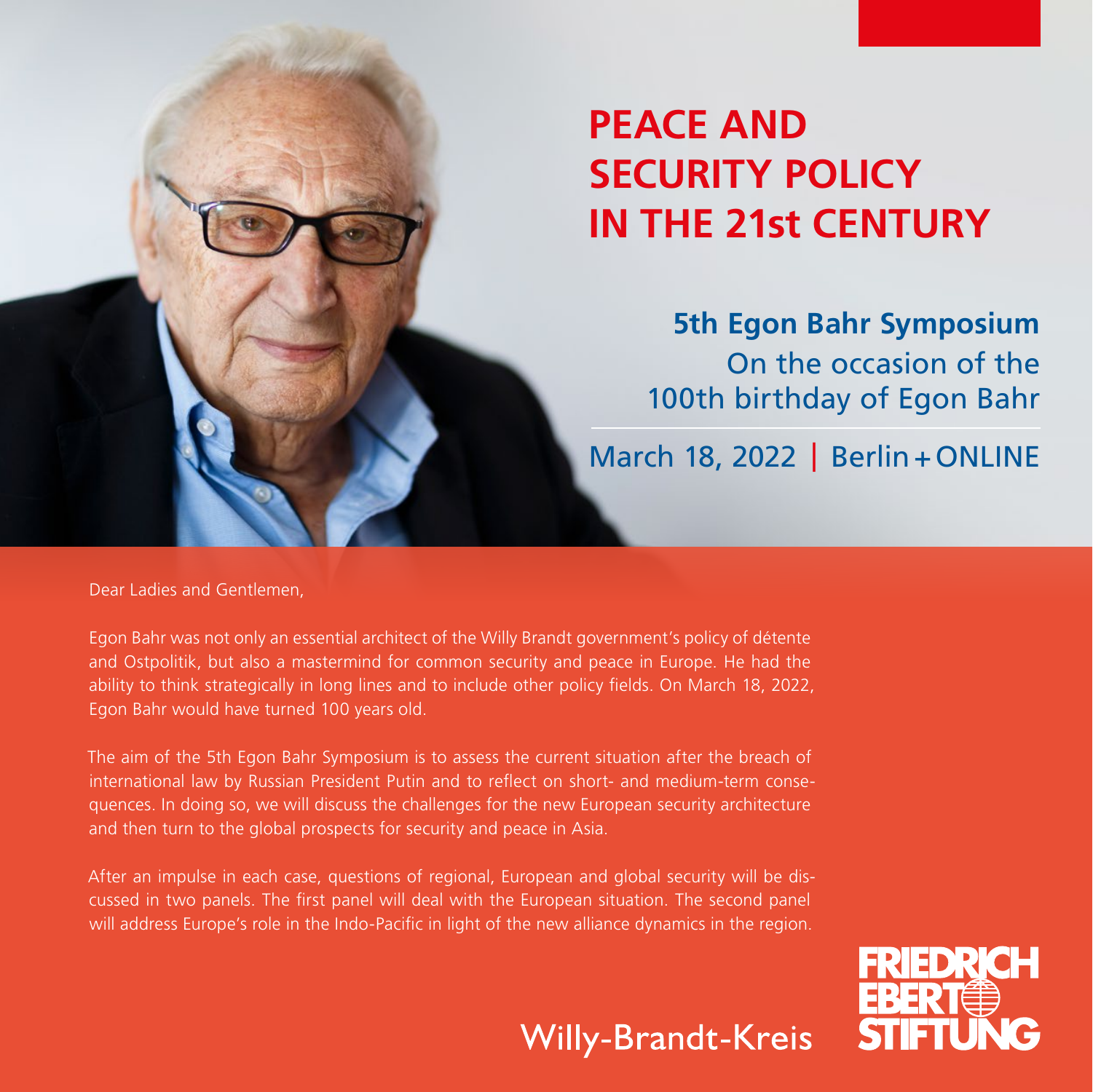## **5th Egon Bahr Symposium** on the occasion of the 100th birthday of Egon Bahr

### **PROGRAM**

11.00 a.m. WELCOME Dr. Sabine Fandrych, Secretary General of the Friedrich-Ebert-Stiftung

#### INTRODUCTION

Heidemarie Wieczorek-Zeul, Chairwoman of the Willy-Brandt-Kreis, former Federal Minister

WELCOMING SPEECH Franziska Giffey, Governing Mayor of Berlin

IMPETUS Lars Klingbeil, SPD Chairman

#### $12.00 a m$

#### PANEL 1 **War: New Consequences for Security and Peace in and around Europe**

IMPETUS:

Jean Asselborn, Minister for Foreign and European Affairs Luxembourg

Niels Annen, Parliamentary State Secretary to the Federal Minister for Economic Cooperation and Development Richard R. Burt, former US Ambassador to the Federal Republic of Germany Rüdiger Lüdeking, former Ambassador and Permanent Representative to the OSCE in Vienna Ljudmyla Melnyk, Ukraine, Research Associate, Institut fuer Europaeische Politik

Prof. Dr. Gwendolyn Sasse, Director, Centre for East European and International Studies (ZOiS) Dr. Dmitri Trenin, Director of the Carnegie Moscow Center

#### MODERATION:

Dr. Reinhard Krumm, Director Regional Office for the Baltic States of the Friedrich-Ebert-Stiftung

01.30 p.m. LUNCH BREAK

#### 02.00 p.m.

PANEL 2 **Global challenges for security and peace in Asia**

#### IMPETUS:

Kevin Rudd, former (26th) Prime Minister of Australia, President of the Asia Society

#### DISCUSSION:

Prof. Zhou Hong, Member of the Academic Council of CASS (Chinese Academy of Social Sciences) and EU Jean Monnet Chair, Southwest China University of Transportation (SWJTU)

Prof. Nele Noesselt, Chair of Political Science & Politics of East Asia/China at the University of Duisburg-Essen Prof. Dr. Michael Staack, Helmut Schmidt University Hamburg

Liew Chin Tong, former Vice-Secretary of Defense, Malaysia Prof. Dr. Ernst U. von Weizsäcker, Honorary President of the Club of Rome

#### MODERATION:

Prof. Dr. Götz Neuneck, Senior Research Fellow at the IFSH and Professor at the MIN Faculty of the University of Hamburg

03.30 p.m. CLOSING WORDS